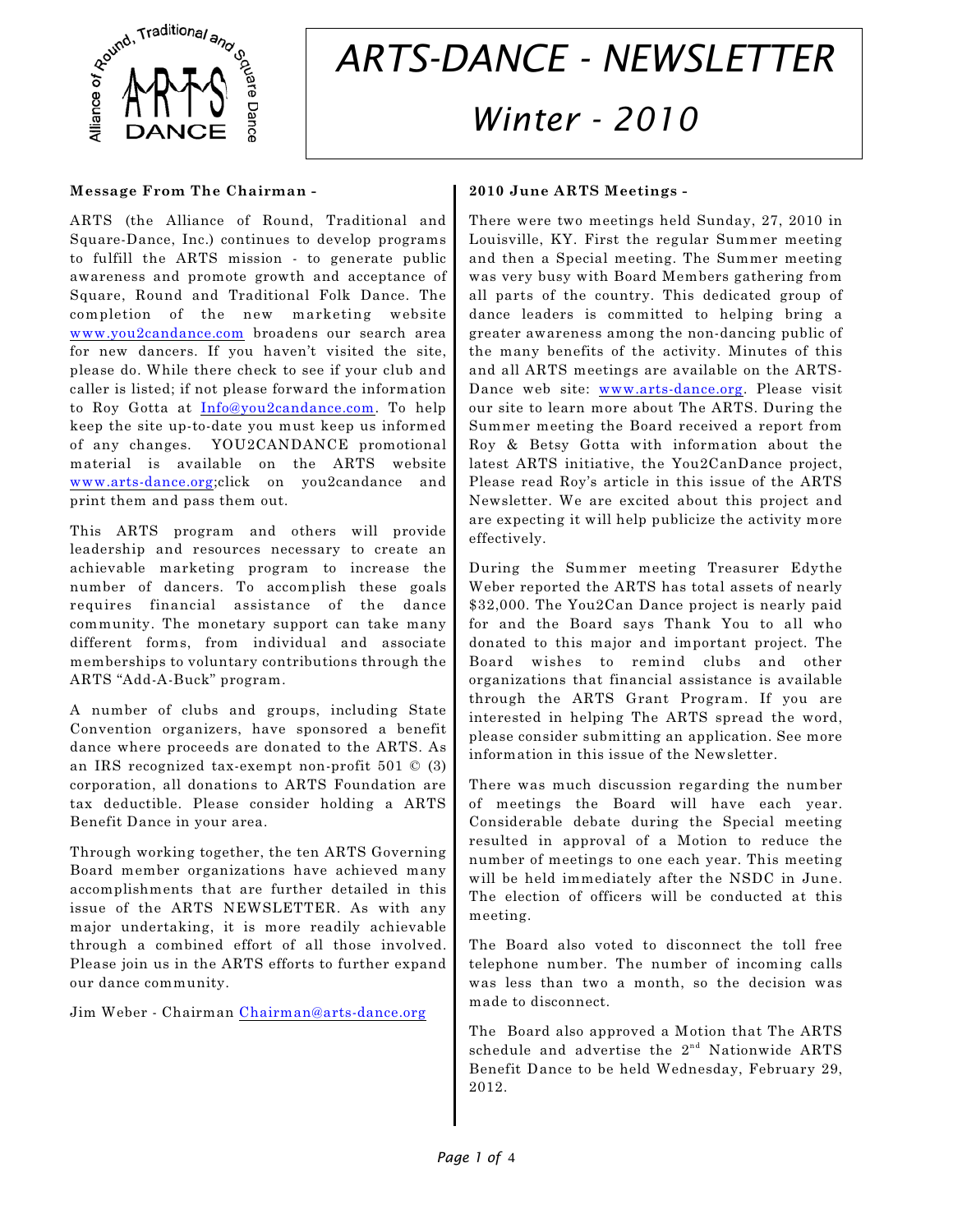Continued from page 1)

The Board also discussed donations through stocks & bonds. The ARTS has established a stock account to accept such donations. For some donors it's a tax advantage to give high capital gain stock to a 501 C (3) to avoid heavy taxes while also providing financial support to a group or cause they believe in. The Board thanks Scott Philips for his generous donation. Anyone interested in making a donation of this kind, should contact the ARTS Executive Director for the broker and tax identification information. Please contact the Executive Director at: [ExecutiveDirector@arts-dance.org](mailto:ExecutiveDirector@arts-dance.org)

## **2010-2011 ARTS Officers -**

The following were elected to serve: Jim Weber, Chairman; Ron Holland, Vice Chairman, Jerry Reed, Secretary, and Edythe Weber, Treasurer.

The ARTS-Dance is non-profit organized and is operated to generate public awareness and promote growth and acceptance of contemporary Square, Round, Traditional, Contra, Clog, Line & Folk Dancing..

### **Facebook Account -**

The ARTS has established a Facebook account – it's just called ARTS. For more information contact Jim Weber at: [webmaster@arts-dance.org](mailto:webmaster@arts-dance.org)

## **BackGrounder -**

Another project of The ARTS is the Information and History BACKGROUNDER this outstanding document provides descriptions of our dancing, historical details, and some of the health benefits of dancing, This document is available on the ARTS web site. We invite you to print copies to help publicize our activity. A PDF file of the Backgrounder with an editable space for adding local information has been posted on the ARTS web site [www.arts-dance.org](http://www.arts-dance.org)..

As required by the Bylaws the election of ARTS Officers was conducted during this meeting. The following were elected: Chairman - Jim Weber, Vice Chairman - Ron Holland, Treasurer - Edythe Weber, and Secretary - Jerry Reed.

The ARTS administers a Grant Program to help dancer groups finance educational seminars or gatherings. For more information visit: [www.arts-dance.org](http://www.arts-dance.org):

## **You2CanDance.com -**

The You 2 Can Dance web site which can be viewed at www.you2candance.com is up and operational. Launched at the National Square Dance Convention in Louisville, KY in June 2010, all three videos are there for the viewing, as well as detailed explanations of the three dance forms, Squares, Rounds, and Contras. The find a caller section has been completed, with over 2,000 caller's information available. The Cuer and Club listings are next. The callers were added first because a database with most of the known callers in North America was available. Unfortunately, the same cannot be said for cuers or clubs. If State square dance organizations have their club information available in an Excel database, please send that database to Roy Gotta at info@you2candance.com. This will get your club's info added to the site much quicker. The same goes for any round dance leader associations. Listed below are ways to use the new web site to help promote dancing in your area. If you have any additional ideas, please send them to Roy Gotta.

## *How to Use You 2 Can Dance*

1. Make you2candance.com your home page. Every time you go on line, you will register a "hit" to the site. This helps it move to the earlier pages when someone does a search.

2. If you have a web site, be sure to add a link to this site. The number of links to a web site is a major factor in moving it to the first few pages of search engines.

3. Make sure you are listed on the web site, whether you are a caller, cuer, or club.

- ! If you have a web site, we will put a link to your site.
- ! If you have an email address, we will put a link to it for immediate contact by a visitor to the site.

! Send data to info@you2candance.com

4.Everywhere you can, advertise "you2candance.com". It is a non threatening, no pressure way to get people to check us out, and no one will bother you unless you choose to be a contact.

! Put a little sign in one of your car's rear windows. Just you2candance.com, nothing else. You don't have to put your phone number or any explanation. If enough people do this, eventually people will visit the site, just to see what it's all about.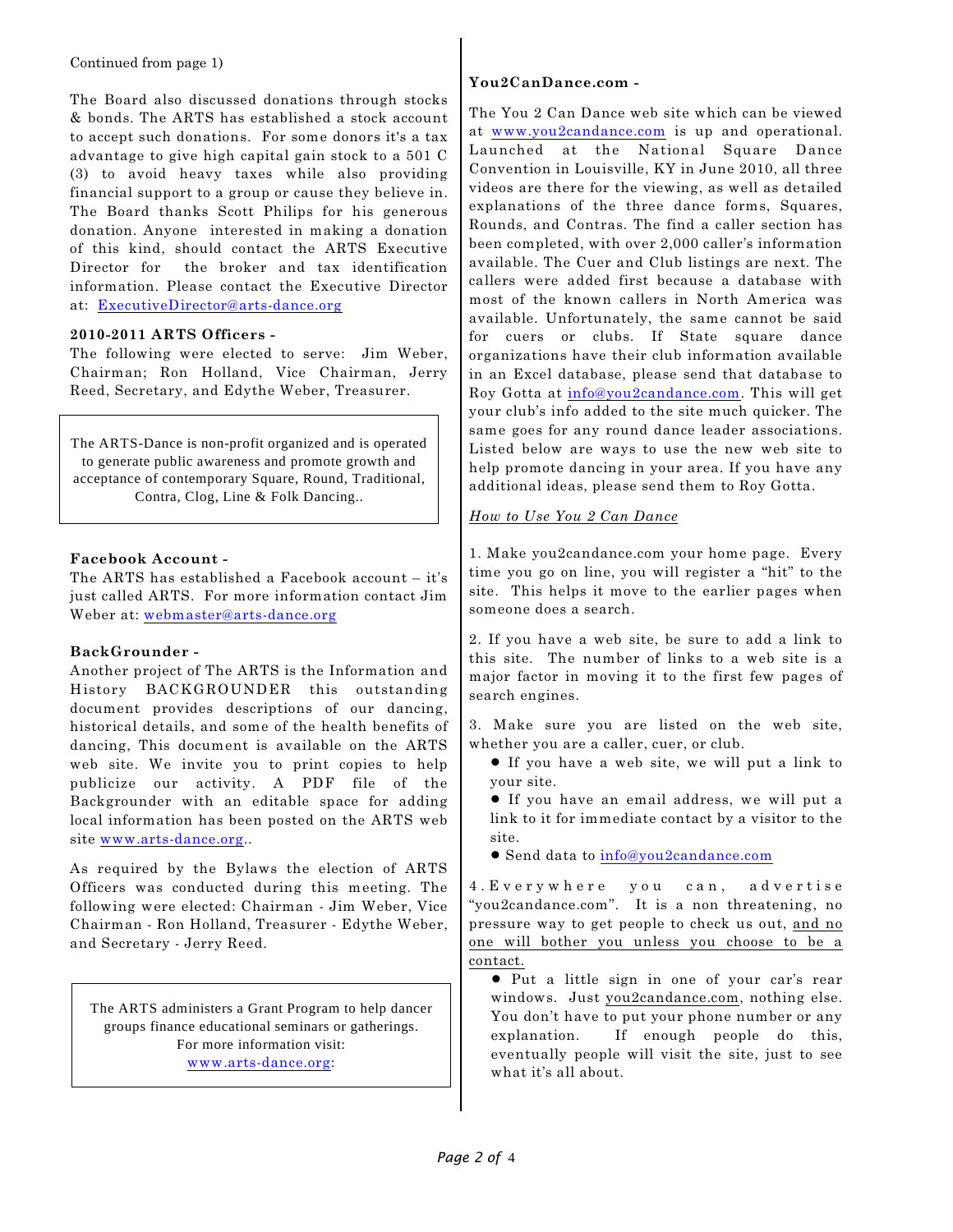(Continued from page 2)

! Print up business cards that just say www.you2candance.com. Leave them laying around in waiting rooms, libraries, on supermarket bulletin board, anywhere someone might just pick it up and say "What the heck is this?"

! Make up a banner and hang it outside where you dance, or when you do a demo.

5. Use this web site on your flyers for open houses or other recruiting literature. People unfamiliar with the dance activity can watch a video of actual dancers and listen to a description of the activity given by a professional voice-over artist.

6. This web site isn't by any means the only tool you will need to help our activities grow. It is, however, another weapon to put in your arsenal. ARTS-Dance has created this to help you educate the public about what it is that we enjoy so much.

Remember, the more times someone sees something, hears something, comes into contact with something, the more likely they are to at least give it a try. After all, that's all we're asking, just give us a try.

> Next ARTS Meeting 9:00 AM - Sunday, June 26, 2011 Immediately Following the  $60<sup>th</sup> NSDC$  - Detroit, MI For More Information Contact [ExecutiveDirector@arts-dance.org](mailto:ExecutiveDirector@arts-dance.org)

## **ARTS-Dance Publicity -**

In spite of the efforts of many, ARTS-Dance is still a relatively unknown entity to many dancers. To help explain who we are and some of our goals and accomplishments we will present three seminars during the  $59<sup>th</sup> NSDC: 1$ ) The Race is On (ARTS and the Future of Our Activity) and 2) Ready, Set, Go (Tell Us What You Expect from ARTS).

## **ARTS-Dance and NSDC and USAWest -**

The ARTS has supported the National Square Dance Conventions and the USAWest Conventions since its inception. We provide information seminars as part of the convention education program and we have a display in the Showcase Of Ideas. The Board encourages all dancers, callers, and cuers to attend these events. When thousands of dancers get together, you cannot help but have fun

## **ARTS-Dance at 60th NSDC in Detroit, MI-**

The 60th NSDC will be held in Detroit, MI, June 22 - 25, 2011. This promises to be another fun-filled convention. For information visit: [www.60nsdc.com](http://www.59nsdc.com)

The ARTS will exhibit our high-quality information Tri-Fold. This brochure provides information about The ARTS including Board Members, accomplishments, and plans. Copies of the Backgrounder brochure and You2CanDance will also be available.

**ARTS-Dance at 2011 USAWest, Longview, WA -** The 11<sup>th</sup> USAWest convention will be held in Longview, WA, August 18 - 20, 2011. This also promises to be another fun-filled convention. For information visit: [www.usawestwa.com](http://www.usawestwa.com)

The ARTS will exhibit our high-quality information Tri-Fold. This brochure provides information about The ARTS including Board Members, accomplishments, and plans. Copies of the Backgrounder brochure and information about You2Can Dance will also be available.

## **\$100,000 Club -**

A very interesting idea for fund raising has been suggested by Jim Wass. The idea is to establish a "\$100,000 Club". The idea is that a "club" of 1,000 Members would each donate \$100.00. Obviously this would result in \$100,000 being donated to The ARTS. The money would be used to support The ARTS in its goal or raising awareness of the benefits and joy of dancing. The ARTS Board has established the club and encourages all dancers, callers, cuers, and other dance leaders to consider donating \$100 and joining the \$100,000 Club

## **ARTS & TRAVEL -**

The ARTS-Dance online TRAVEL SITE has been activated for a number of years. Our agreement with YTB Travel has been extended indefinitely. Please visit it before making your travel plans www.arts-dancetravel.com for all your travel needs and help The ARTS by using this service.

Some of our member organizations include articles about The ARTS or the "Ask ARTS" press releases in their publications. The ARTS recognizes this need to educate the entire dance community and to get the news about ARTS and its goals out to all dancers. Use of the Internet and Email is being investigated*.*

Looking For Financial Assistance For An Educational Gathering? The ARTS Education Grant Program: <http://www.arts-dance.org/>